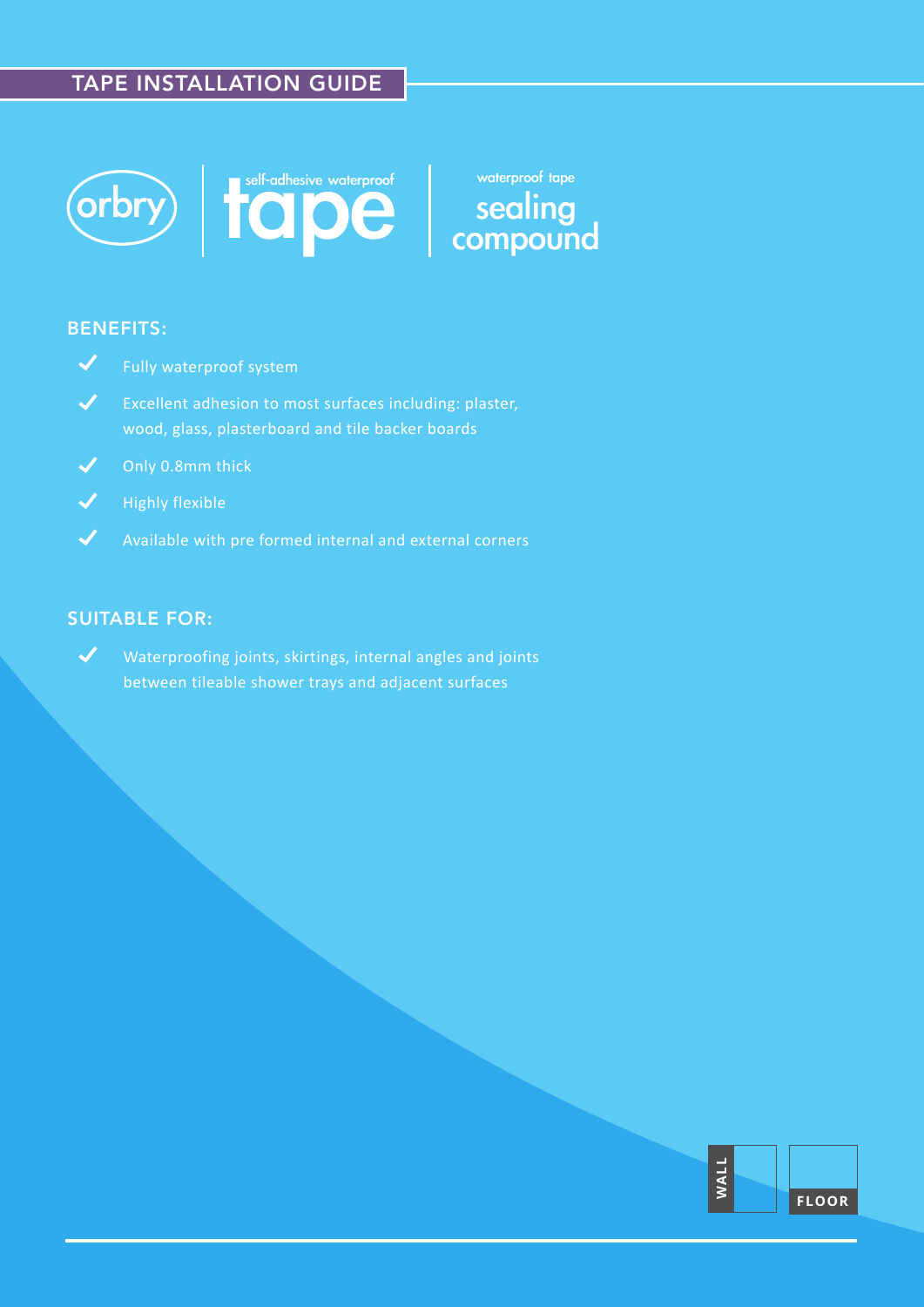### PREPARATION

The surface must be dry, clean and free of grease, oils and dust. The surface must be reasonably smooth so when the Orbry<sup>™</sup> **Waterproof Tape Sealing Compound** is applied the **OrbryTM Waterproofing Tape** can bond without any voids being left under the tape. Thoroughly mix the **Orbry™ Waterproof Tape Sealing Compound** before use and never dilute the product.

### FIXING

- **1.** Cut the tape to length.
- **2.** Brush the **OrbryTM Waterproof Tape Sealing Compound** over the surface being waterproofed and fix the Orbry<sup>™</sup>  **Waterproofing Tape** into the compound. Use a float trowel or roller to push the Orbry<sup>™</sup> Waterproof Tape scrim side down into the compound and ensure no air voids remain.
- **3.** Continue working along the **Orbry™ Waterproof Tape** until the length is in position.
- **4.** Apply a second coat of **OrbryTM Waterproof Tape Sealing Compound** to the **OrbryTM Waterproof Tape**.
- **5.** Check to ensure there are no gaps under the tape.

*Allow 12 hours for the OrbryTM Waterproof Tape Sealing Compound to cure before tiling.* 

#### FIXING TO AN INTERNAL OR EXTERNAL CORNER

- **1.** Brush the **OrbryTM Waterproof Tape Sealing Compound** into and around the corner and position the corner into the compound. Use a float trowel to push the corner into the compound and ensure no air voids remain.
- **2.** Apply a second coat of Orbry<sup>™</sup> Waterproof Tape Sealing  **Compound** over the corner.
- **3.** Check to ensure there are no gaps under the tape.
- **4.** Extend the waterproofing by fixing Orbry™ Waterproofing  **Tape** over the corner by 50mm. (see Fig.C)

*Allow 12 hours for the* **OrbryTM Waterproof Tape Sealing Compound** *to cure before tiling.* 

### CLEANING

Brushes and tools can be cleaned using water.

### **LIMITATIONS**

Not to be used for swimming pools or to tank surfaces subject to hydrostatic pressure.

### HEALTH AND SAFETY

*COSHH Sheets are available on request.* 

# INSTALLATION GUIDE: WATERPROOF TAPE & SEALING COMPOUND

# WET ROOMS MADE EASY with Orbry™

When it comes to waterproofing joints, Orbry™ gives you the option to choose which taping method will better suit the task at hand.

> Fig.2 *Fixing of an internal corner, using OrbryTM Adhesive Waterproof Tape and OrbryTM Waterproof Tape Sealing Compound.*



### PREPARATION

The Orbry™ Self Adhesive Waterproofing Tape roll provides a quick and easy solution to waterproofing the joints between tile backer boards on the wall. For more complex joints and joining areas on the floor, the Orbry™ Waterproof Tape Roll and Waterproof Sealing Compound would be the best option. This method ensures that the entire joint is covered and completely waterproof with no room for water to seep through and cause problems later on.

The surface must be dry, clean and free of grease, oils and dust. The surface must also be smooth so when the tape is applied no voids are left under the tape. If the surface is too rough then use **OrbryTM Sealing Compound** in conjunction with **OrbryTM Waterproof Tape**.

#### FIXING

- **1.** Cut the tape to length.
- **2.** Peel back the two release tapes by about 25mm.
- **3.** Carefully position the sticky 25mm you have exposed at your starting point.
- **4.** With one hand push the tape into position while continually pulling back the release tapes.
- **5.** Continue working along the tape until the length is in position.

*Check to ensure there are no gaps under the tape.*

### FIXING TO AN INTERNAL CORNER OR EXTERNAL CORNER

The technique used to fix the tape into an internal angle is to position one side of the tape along its whole length first before fixing the final half.

 **1.** Cut the tape to length.

- **2.** Peel back one of the release tapes by about 25mm.
- **3.** Carefully position the sticky 25mm you have exposed at your starting point.
- **4.** With one hand push the tape into position while continually pulling back the release tape.
- **5.** Continue working along the tape until the length is in position. (see Fig.1)
- **6.** Now repeat with the other release tape ensuring that the tape is pushed into the corner to form a right angle. This process can be simplified if you use a clean float trowel to work the tape into the corner as you pull back the release tape.

*Check to ensure there are no gaps under the tape.* 

Tiling can commence immediately after fixing the tape.



# INSTALLATION GUIDE: SELF ADHESIVE WATERPROOF

Fig.1 *Applying OrbryTM Self Adhesive Waterproof Tape*